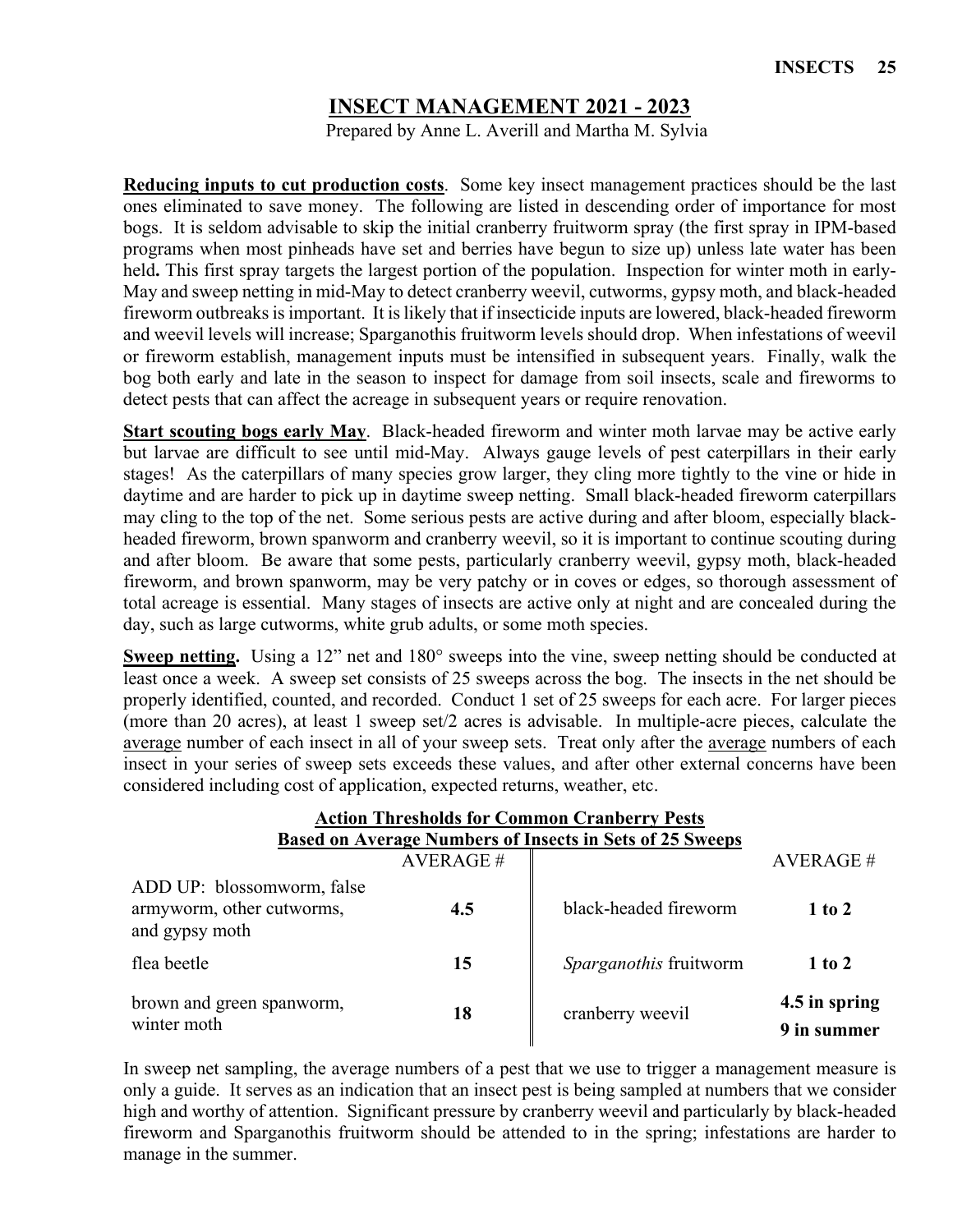# **26 INSECTS**

**Pheromone traps**. Traps can be used for timing management of cranberry girdler, black-headed fireworm, and *Sparganothis* fruitworm and should be up by June 1. Use 1 trap/10 acres. Place on upwind side of bog. Check and clean traps weekly, recording number of moths captured. Change bait every 3 weeks. Check descriptions of adult moths in extension materials because non-target species are sometimes caught.

#### **Based on pheromone trap catches**…

For black-headed fireworm: when treating summer generation with Altacor, Intrepid or Confirm, apply insecticide 2 weeks after **onset** of moth flight (~6/20), and again 10 days later. Conventional insecticides (Diazinon or Delegate) should only be used after bloom is over.

For *Sparganothis* fruitworm: if treating with Altacor, Intrepid or Confirm, apply insecticide 3 weeks after the moth flight **begins** (~late June), and again 10-14 days later. Timing for conventional insecticide (Delegate) is 10-14 days after **peak** moth captures, (~mid-to-late July).

For girdler: Refer to the section on cranberry girdler for timing of specific treatments.

# **CHEMISTRY FAMILIES OF CRANBERRY INSECTICIDES**

**Diamide-based compounds.** Altacor, Exirel and Verdepryn are newer chemistry insecticides registered in the diamide class of chemistry, and provides a new mode of action compared to all other classes of insecticides. These compounds cause paralysis of the insect by sustained contraction of the muscles. Altacor is an excellent fit in IPM programs in that it is a selective insecticide with low toxicity to beneficial arthropods, most importantly, pollinators. In addition to exhibiting excellent activity against our key lepidopteran pest (cranberry fruitworm), Altacor also has long residual activity and is safe to key natural enemies. Exirel and Verdepryn in comparison have high bee toxicity and cannot be used during bloom. For all these compounds, a good chemigation system, under 6 minutes, is likely necessary to get good efficacy. Target eggs and tiny larvae only, these compounds will not manage larger caterpillars effectively.

*Bacillus thuringiensis* **(***B.t.***) based products.** Examples labeled in cranberry are Dipel, Xentari, Crymax and Biobit. These compounds are most effective when applied multiple times and in low gallonage against small caterpillars feeding on foliage. Well-timed chemigation systems are critical for good efficacy (6 minutes or less rinse time). Thorough coverage is essential and repeat applications may be necessary. *Early attention to infestation is critical.* Caterpillars stop feeding after eating compounds but may take several (3- 10) days to die. Use aerial application or low-volume ground applications when possible to improve performance.

**Insect growth regulator products.** These include Intrepid (methoxyfenozide), Confirm (tebufenozide**)** and Rimon (novaluron). Growth regulators are caterpillar-specific and conserve natural enemies and pollinators. These compounds need to be eaten to work. These compounds are most effective when applied multiple times and in low gallonage against small caterpillars feeding on foliage. The best choice is Intrepid, which has higher activity than Confirm, but Intrepid is restricted use and is Zone II restricted. Use aerial application or low-volume ground applications when possible to improve performance. Coverage and well-timed chemigation systems are critical for good efficacy (6 minutes or less rinse time); excessive chemigation washout will remove active material. A spray adjuvant should be used. 6 hours drying time following application is required. New vine growth is not protected. Larval death may not be observed until a week or more has passed. Pollinator safe!

**Spinosyn-based products.** These include Delegate and Entrust (an organic formulation). Delegate is more active and provides longer residual control than Entrust; Delegate is the compound of choice. Spinosadbased products are fast-acting nerve poisons but are still reduced-risk compounds. Allow 7 days between applications. These compounds are the better choice (compared to Intrepid or Confirm) once the caterpillars have reached a larger size. For Delegate, only use lower rates if rinse time is 4 minutes or less. Keep in mind that spinosyn products can be toxic to natural enemies and are **highly** toxic to bees. Sprays made when bees are actively foraging must be avoided (this includes Entrust, even though it is an organic formulation!). However, dried residues are essentially non-toxic. If treating during bloom, be sure that overnight conditions are such that evening chemigation applications will dry by morning.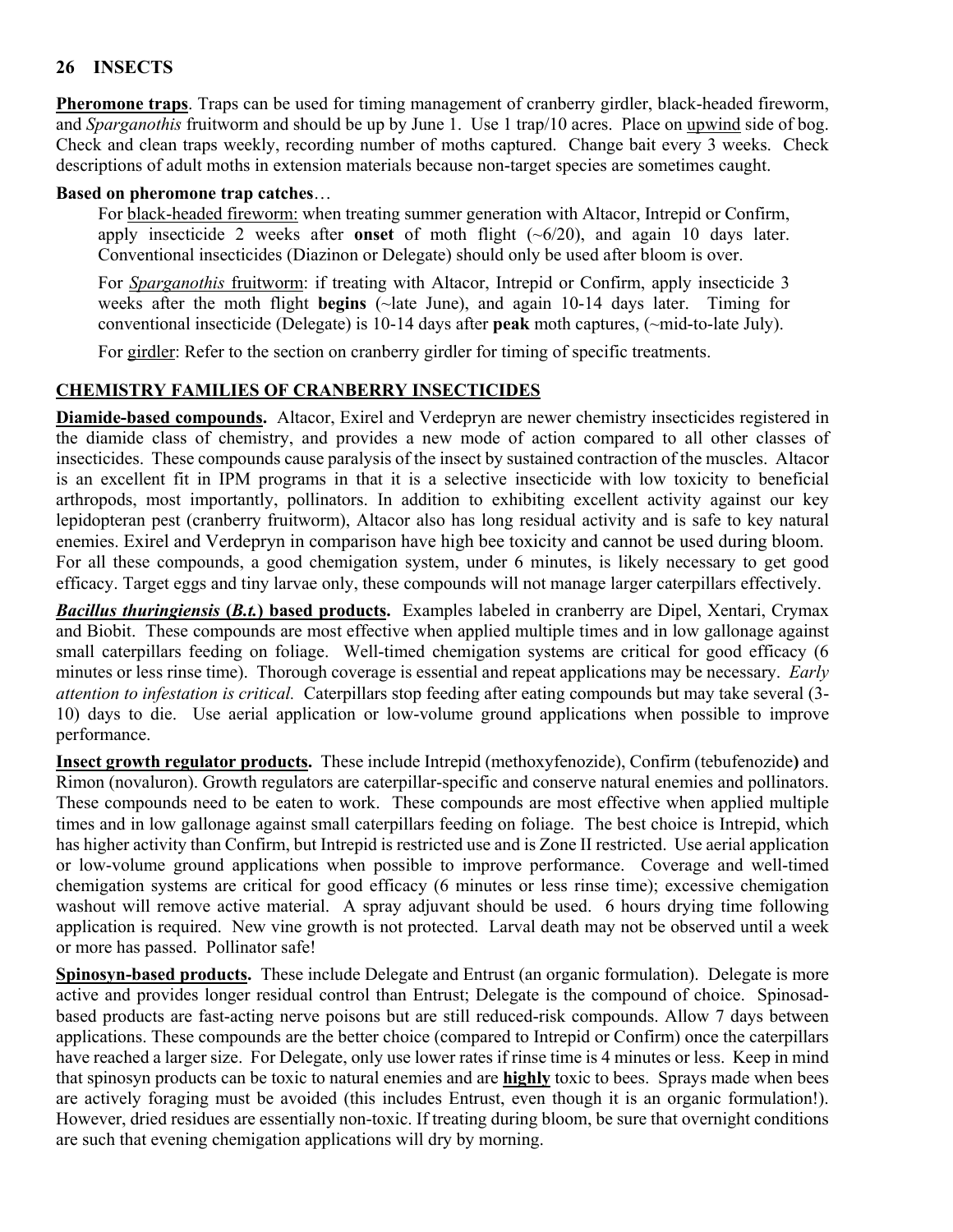**Neonicotinoid products.** Neonicotinoids are a relatively new class of chemicals that act on the neurotransmitters of the insect. They bind the nicotinic acetylcholine receptors leading to hyperexcitation of the nervous system resulting in death. Neonicotinoids have low human toxicity and have been heavily adopted in other crops. Research has shown that the neonicotinoids have long-term detrimental effects on bee populations. They are the most toxic insecticides to bees. There are a number of neonicotinoid compounds registered in cranberry including Actara (thiamethoxam), Assail (acetamiprid), Belay (clothianidin), Scorpion (dinotefuran) and Admire (imidacloprid). While these compounds could help manage our insect complex, the risks to bees have made them undesirable. If you choose to use them, be aware of bee toxicity and long-term residues concerns for export qualified fruit.

**Organophosphate and carbamate products.** Organophosphate and carbamate products are in an older class of chemicals and are nerve agents acting on the enzyme acetylcholinesterase. These compounds are generally acutely toxic to bees, wildlife and humans. Parathion and Guthion have been banned for use in cranberry. Diazinon, Imidan, Orthene and Sevin remain in use although much reduced. Sparganothis fruitworm, cranberry weevil, tipworm and leafminers are resistant to this chemistry.

### **NOTE: Restricted Use Insecticides (Actara, Diazinon, Intrepid, and Scorpion/Venom)**

A private applicator certification is required to purchase, handle and apply these compounds to your bog.

**BEES!!! Most insecticides are highly toxic to bees, especially direct applications and residues. Do not apply or allow to drift to cranberries in bloom or nearby blooming plants/weeds if bees are foraging. Remove honeybee hives or advise beekeeper if sprays are applied. Remember that native wild bees, such as bumble bees, are also vulnerable to sprays applied at bloom and that populations will dwindle over time if they are not protected.**

Based on research with sentinel hives, we believe that bees will be better preserved when a source of untreated flowers is available, no matter what pesticide is applied (even those designated bee safe). When only treated cranberry is available in the landscape, the colonies are getting massive doses of the chemicals.

| <b>CRANBERRY WEEVIL</b>    |                                                                                |                                                                                                                                                                                                                                                                                                                                                               |  |
|----------------------------|--------------------------------------------------------------------------------|---------------------------------------------------------------------------------------------------------------------------------------------------------------------------------------------------------------------------------------------------------------------------------------------------------------------------------------------------------------|--|
|                            | Bolded selections are the best choices for management. All rates are per acre. |                                                                                                                                                                                                                                                                                                                                                               |  |
| Actara<br>thiamethoxam     | $2-4$ oz                                                                       | Effective against both spring and summer adult populations. Be aware<br>that when used in spring this neonicotinoid gets into pollen and nectar.<br>Lower rates are effective. Restricted Use and Zone II restricted. Do<br>not apply by air or to flow-through bogs. Highly toxic to bees – do not<br>apply within 5 days of bee arrival. Hold water 5 days. |  |
| Avaunt<br>indoxacarb       | $6 \text{ oz}$                                                                 | Effective against spring weevil populations only. Many populations<br>are showing resistance to this compound with reduced efficacy. Do not<br>use after bloom against weevil in summer. Only 2 apps allowed<br>targeting weevil in spring, prior to bloom. 7 days between applications.<br>No flow-through bogs, hold water 1 day. Toxic to bees.            |  |
| Exirel<br>cyantraniliprole | $10-20.5$ fl oz                                                                | FIFRA 2EE recommendation. Limited in-field efficacy trials, but an<br>option to manage weevil populations.                                                                                                                                                                                                                                                    |  |

## Action threshold is an average of 4.5 weevils in 25 sweeps for spring population, and 9 weevils in summer. Summer feeding is not as damaging as spring feeding and egglaying. Adult weevils are found throughout the growing season. Sweep-net for weevil when warm, sunny, and calm. Let net contents settle: weevils "play dead" when disturbed. Do not count non-pest gray weevils. Spring weevils move in from the woods and blueberry outside the bog; consult sweep records from previous years to determine invasion pattern. Even if threshold is exceeded, sometimes it is advisable to wait 1-2 weeks in spring to treat. Weevil numbers may continue to rise as more weevils move in. However, waiting too long becomes risky if blossom buds have appeared and eggs are being laid. Late water is not effective against weevil.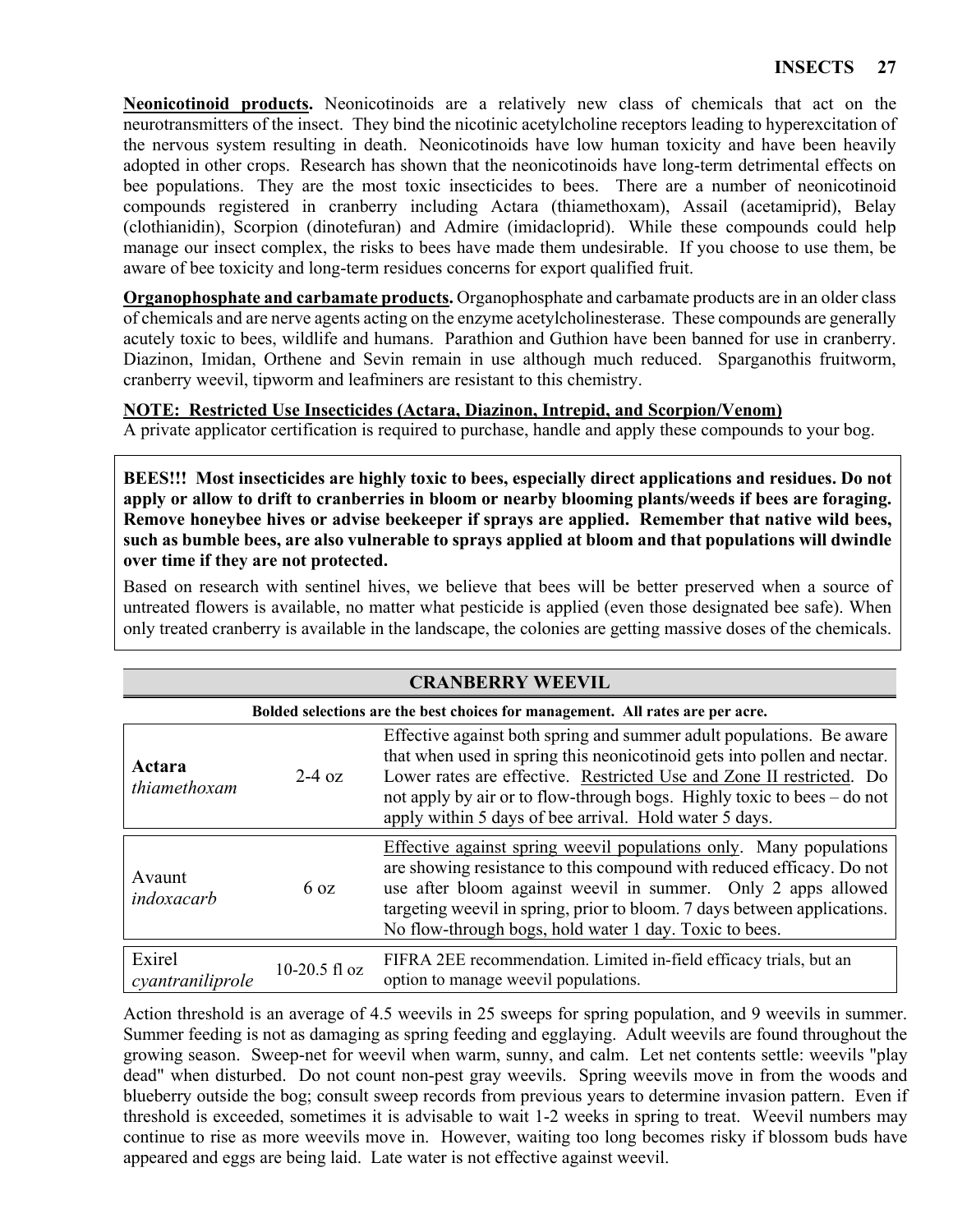#### **CUTWORMS (BLOSSOMWORM, FALSE ARMYWORM), HUMPED GREEN FRUITWORM AND GYPSY MOTH**

| Bolded selections are the best choices for management. All rates are per acre.                                 |                                                                                                                                                                                                                                                          |                                       |                                                                                                                                                                                                                                                                                                        |
|----------------------------------------------------------------------------------------------------------------|----------------------------------------------------------------------------------------------------------------------------------------------------------------------------------------------------------------------------------------------------------|---------------------------------------|--------------------------------------------------------------------------------------------------------------------------------------------------------------------------------------------------------------------------------------------------------------------------------------------------------|
| Assail 30 SG, Anarchy<br>acetamiprid                                                                           |                                                                                                                                                                                                                                                          | 4.0-6.9 oz                            | 7 days between apps, 2 apps maximum.                                                                                                                                                                                                                                                                   |
| <b>Avaunt</b><br>indoxacarb                                                                                    |                                                                                                                                                                                                                                                          | 6 <sub>oz</sub>                       | FIFRA 2EE recommendation. 7 days between applications, do<br>not use on flow-through bogs, hold water 1 day.                                                                                                                                                                                           |
| Dipel ES<br>Biobit, Xentari,<br>Dipel DF, Crymax                                                               |                                                                                                                                                                                                                                                          | $1-4$ pt<br>$0.5 - 2$ lb              | <i>Bacillus thuringiensis</i> $(B.t.)$ products. Multiple applications,<br>addition of an adjuvant, and good coverage in low gallonage are<br>essential. See product discussion page 26.                                                                                                               |
| <b>Delegate WG</b><br>spinetoram                                                                               |                                                                                                                                                                                                                                                          | $3-6$ oz                              | Do not exceed 19.5 oz/season. 7 days between apps. Only use<br>lower rates if rinse time is 4 minutes or less.                                                                                                                                                                                         |
| Diazinon 50 W<br>Diazinon AG 500<br>DiazinonAG 600                                                             |                                                                                                                                                                                                                                                          | $4-6$ lb<br>$2-3$ qt<br>51-76.5 fl oz | FIFRA 2EE recommendation. Hold water for at least 3 days.<br>5-day REI!! 3 apps/season, 7-day PHI, 14-day spray interval.                                                                                                                                                                              |
| <b>Intrepid 2F</b><br><b>Invertid 2F</b><br>Methoxyfenozide<br>Confirm 2F tebufenozide                         |                                                                                                                                                                                                                                                          | 10-16 fl oz<br>16 fl oz               | Insect growth regulator products, these compounds need to be<br>eaten. Methoxyfenozide is more active and has greater residual<br>than tebufenozide. Note methoxyfenozide is restricted use and<br>Zone II restricted. See product discussion on page 26. Safe for<br>pollinators and natural enemies. |
| Orthene 97, Acephate 97,<br>Acephate 97 UP, 97 WDG<br>Acephate 90 WSP, 90 WDG<br>Acephate 90 Prill<br>acephate |                                                                                                                                                                                                                                                          | 1 <sub>1b</sub><br>$1.1$ lb           | Do not apply within 10 days of start of bloom til all berries set<br>due to bee concerns. 1 app/season. Observe 90-day PHI, except<br>75-day PHI with some Acephate 90, 97, 97UP only - check<br>label.                                                                                                |
| Sevin XLR Plus,<br>Sevin 4F, Carbaryl 4L<br>carbaryl                                                           |                                                                                                                                                                                                                                                          | $1.5 - 2$ qt                          | 5 applications/season, 7-day spray interval, 7-day PHI.                                                                                                                                                                                                                                                |
| Late Water                                                                                                     | Starting April 15-20, hold water for 30 days to manage cutworms. For gypsy moth, holding<br>late water kills eggs laid on the bog as well as prevents establishment of tiny caterpillars that<br>drift in from infested uplands. See Late Water section. |                                       |                                                                                                                                                                                                                                                                                                        |
| <b>Spring Flood</b>                                                                                            | Flood in mid-late May, 24 hour reflow to manage cutworms, 48 hour to impact fireworm.<br>Care must be observed as these floods must be completed before roughneck stage or likely<br>to increase fruit rot and seriously reduce the crop.                |                                       |                                                                                                                                                                                                                                                                                                        |

The action threshold for cutworms is an average of 4.5 larvae per 25 sweeps. Count all cutworms and gypsy moths together. Very young false armyworm caterpillars are whitish with black spots, each with a black spine. These caterpillars tend to loop like spanworms but gradually drop this movement. Early detection is important because they consume the terminal buds before new growth starts. As cutworms get older, they will not be picked up in day sweeps. Night sweeps may be required to gauge infestation at that point.

For gypsy moth, check for patchy infestations and spot treat, i.e., along edges facing uplands with infested trees. Populations may reoccur as larvae balloon in. Check previously infested areas - eggs can overwinter on flooded bogs.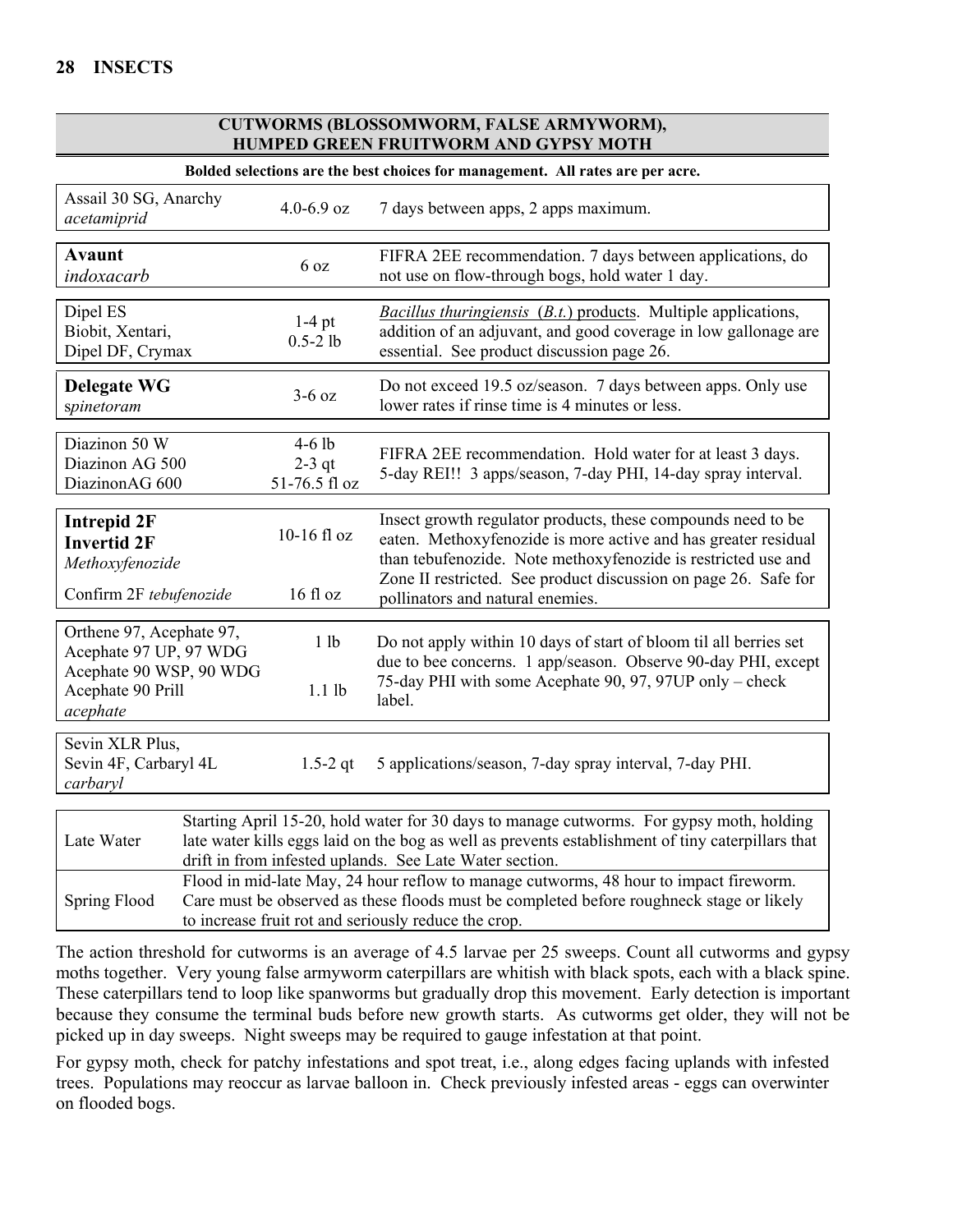| (GREEN SPANWORM, BROWN SPANWORM, BIG CRANBERRY SPANWORM, WINTER MOTH)                                          |                             |                                                                                                                                                                                                                                                                                                        |  |
|----------------------------------------------------------------------------------------------------------------|-----------------------------|--------------------------------------------------------------------------------------------------------------------------------------------------------------------------------------------------------------------------------------------------------------------------------------------------------|--|
| Bolded selections are the best choices for management. All rates are per acre.                                 |                             |                                                                                                                                                                                                                                                                                                        |  |
| <b>Avaunt</b>                                                                                                  | 6 oz                        | 7 days between apps, no flow-through bogs, hold water 1 day.                                                                                                                                                                                                                                           |  |
| Dipel ES                                                                                                       | $1-4$ pt                    | Bacillus thuringiensis $(B.t.)$ products. Multiple applications, addition of                                                                                                                                                                                                                           |  |
| Biobit, Xentari,<br>Dipel DF, Crymax                                                                           | $0.5 - 2 lb$                | an adjuvant, and good coverage in low gallonage are essential.                                                                                                                                                                                                                                         |  |
| <b>Delegate WG</b><br>spinetoram                                                                               | $3-6$ oz                    | Do not exceed 19.5 oz/season. 7 days between applications. Only use<br>lower rates if rinse time is 4 minutes or less. If infestation appears<br>during bloom, remember this compound is highly toxic to bees, but dried<br>residues are non-toxic; sprays must go on at night and dry by morning.     |  |
| Imidan 70W<br>phosmet                                                                                          | 1.33-4 lb                   | Efficacy may be reduced in bog water pH 6-7. REI of 3 days, 10-day<br>spray interval, 14-day PHI. Beware bee toxicity.                                                                                                                                                                                 |  |
| <b>Intrepid 2F</b><br><b>Invertid 2F</b><br>methoxyfenozide<br>Confirm 2F tebufenozide                         | $10-16$ fl oz<br>16 fl oz   | Insect growth regulator products, these compounds need to be eaten.<br>Methoxyfenozide is more active and has greater residual than<br>tebufenozide. Note methoxyfenozide is restricted use and Zone II<br>restricted. See product discussion on page 26. Safe for pollinators and<br>natural enemies. |  |
| Orthene 97, Acephate 97,<br>Acephate 97 UP, 97 WDG<br>Acephate 90 WSP, 90 WDG<br>Acephate 90 Prill<br>acephate | 1 lb<br>$1.1$ lb            | Do not apply within 10 days of start of bloom til all berries set due to<br>bee concerns. 1 app/season. Observe 90-day PHI, except 75-day PHI<br>with some Acephate 90, 97, 97UP only – check label.                                                                                                   |  |
| Pyganic EC 1.4<br>Pyganic EC 5.0                                                                               | 16-64 fl oz<br>4.5-18 fl oz | Spot treating using low gallonage may be helpful for patchy<br>infestations. Beware bee toxicity. Do not apply when bees are present.                                                                                                                                                                  |  |
| Sevin XLR Plus,<br>Sevin 4F, Carbaryl 4L<br>carbaryl                                                           | $1.5 - 2$ qt                | FIFRA 2ee recommendation for winter moth. Limit 5 apps/season,<br>7-day spray interval, 7-day PHI.                                                                                                                                                                                                     |  |
| Late Water                                                                                                     |                             | Holding late water kills eggs laid on the bog as well as prevents establishment of<br>tiny caterpillars that drift in from infested uplands. See Late Water section.                                                                                                                                   |  |

## **SPANWORMS (GREEN SPANWORM, BROWN SPANWORM, BIG CRANBERRY SPANWORM, WINTER MOTH)**

**Scout for winter moth much earlier than other spanworms.** Winter moth is a spanworm species and is likely present as early as **May 1**. If you have a history of winter moth infestation, you may need to apply a prophylactic spray early in the season. Populations may reoccur as larvae balloon in. Injury may be done to the developing tips before populations can be detected, resulting in no crop!

The action threshold for spanworm is an average of 18 small larvae in 25 sweeps. Threshold may be lowered for large larvae. *Be aware of brown spanworm infestations during bloom* that may be patchy. Newly hatched brown spanworms cling like thin threads to the inside of the net. For big cranberry spanworm, the action threshold is 4.5 in 25 sweeps. As spanworms get older, they will not be picked up in day sweeps.

Green spanworm caterpillars start to appear in early season sweeps; brown spanworm caterpillars appear later. A flight of brown moths in June may be an indication of a brown spanworm problem but only target caterpillars with sprays! Big cranberry spanworms appear in mid-June. They can be very destructive, occurring in patches. Caterpillars are dark brown with bumps across their back and grow to 2.5" in size. Spot treating may work. Other miscellaneous spanworms appear in patches and grow larger than the common green and brown spanworm, so it may be advisable to lower the action threshold by half if these infestations occur.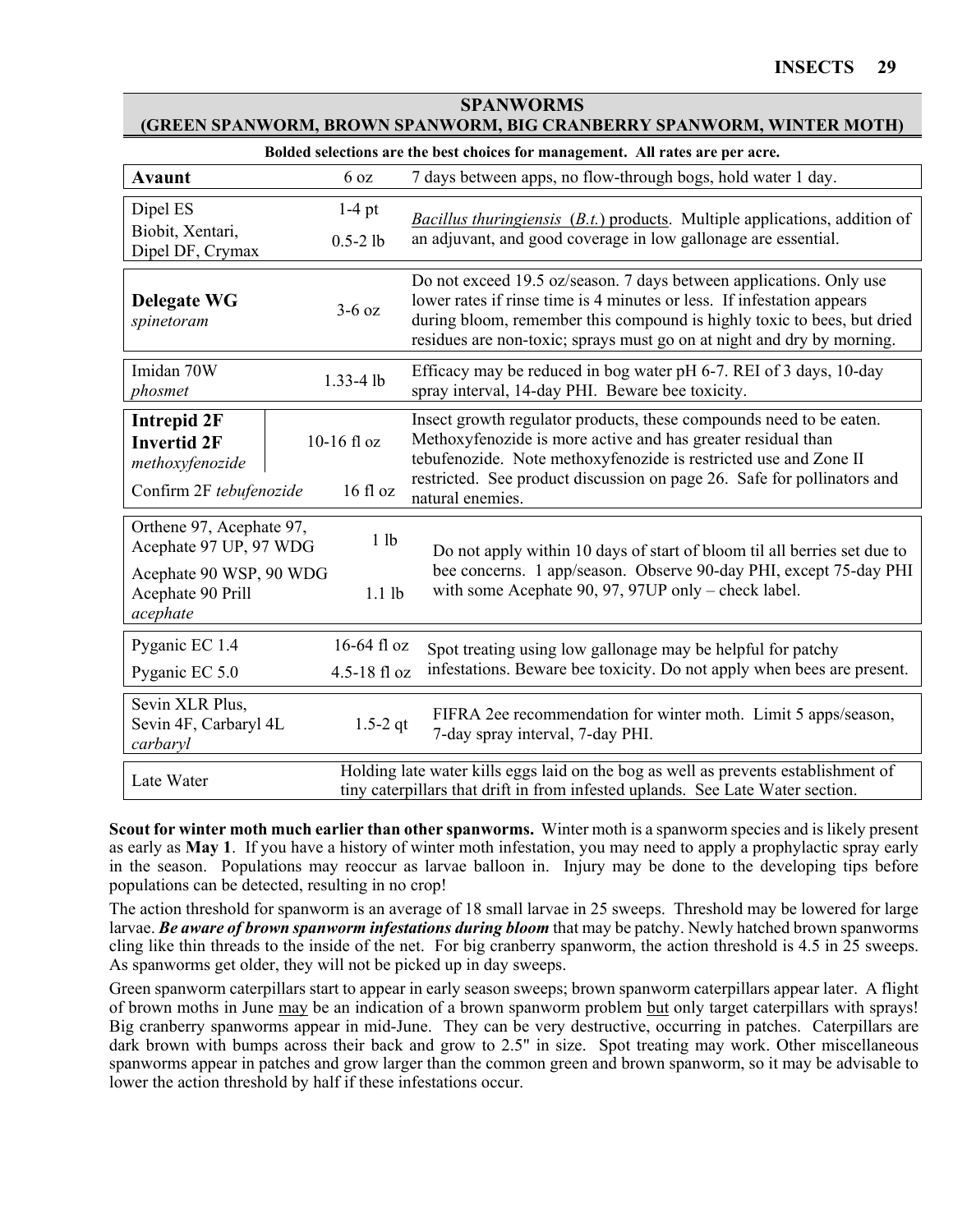| Bolded selections are the best choices for management. All rates are per acre. |                         |                                                                                                                                                                                                                                                                                   |  |
|--------------------------------------------------------------------------------|-------------------------|-----------------------------------------------------------------------------------------------------------------------------------------------------------------------------------------------------------------------------------------------------------------------------------|--|
| Altacor                                                                        | $3-4.5$ oz              | Low rinse time required for efficacy. Must target eggs or tiny<br>larvae only. See product discussion on page 26.                                                                                                                                                                 |  |
| Exirel<br>Cyantraniliprole                                                     | $10-20.5$ fl oz         | Exirel is similar to Altacor but cannot be applied during bloom.<br>Low rinse time required for efficacy. Must target eggs or tiny<br>larvae only. See product discussion on page 26.                                                                                             |  |
| <b>Avaunt</b>                                                                  | 6 <sub>oz</sub>         | 7 days between applications. 30-day PHI. Do not use on<br>flow-through bogs, hold water 1 day.                                                                                                                                                                                    |  |
| <b>Delegate WG</b><br>spinetoram                                               | $3-6$ oz                | Do not exceed 19.5 oz/season. 7 days between apps. Only use lower<br>rates if rinse time is 4 minutes or less. If using during bloom,<br>remember this compound is highly toxic to bees, but dried residues<br>are non-toxic; sprays must go on at night and dry by morning.      |  |
| Diazinon 50 W                                                                  | 4 lb                    | It is advisable to hold water for at least 3 days. 5-day REI!! 3                                                                                                                                                                                                                  |  |
| Diazinon AG 500<br>2 <sub>qt</sub>                                             |                         | apps/season, 7-day PHI, and 14-day spray interval. Do not apply                                                                                                                                                                                                                   |  |
| Diazinon AG 600 WBC                                                            | 51 fl oz                | during bloom.                                                                                                                                                                                                                                                                     |  |
| Imidan 70W                                                                     | $1.33 - 4$ lb           | Efficacy may be reduced at pHs found in bog water (pH 6-7). REI 3<br>days, 10-day spray interval, 14-day PHI.                                                                                                                                                                     |  |
| <b>Intrepid 2F</b><br><b>Invertid 2F</b><br>methoxyfenozide                    | 10-16 fl oz<br>16 fl oz | Insect growth regulator products; these compounds need to be eaten<br>to work. Methoxyfenozide is more active and has greater residual<br>than Confirm. Note methoxyfenozide is restricted use and Zone II<br>restricted. See product discussion on page 26. Safe for pollinators |  |
| Confirm 2F tebufenozide                                                        |                         | and natural enemies.                                                                                                                                                                                                                                                              |  |
| Orthene 97, Acephate 97,<br>Acephate 97 UP, 97 WDG                             | 1 <sub>1</sub> b        | Do not apply within 10 days of start of bloom until all berries set                                                                                                                                                                                                               |  |
| Acephate 90 WSP, 90 WDG<br>Acephate 90 Prill acephate                          | $1.1$ lb                | due to bee concerns. 1 app/season. Observe 90-day PHI, except<br>75-day PHI with some Acephate 90, 97, 97UP only – check label.                                                                                                                                                   |  |
| Sevin XLR Plus<br>Sevin 4F, Carbaryl 4L<br>carbaryl                            | 1.5-2 $qt$              | 5 applications/season, 7-day spray interval, 7-day PHI.                                                                                                                                                                                                                           |  |
| Spring Flood                                                                   |                         | Flood in May for 48 hours, see notes at end of chapter.                                                                                                                                                                                                                           |  |

**Watch out**: Fireworm can be a very serious problem! *Start inspecting in early spring*. This pest is easy to manage if infestation is detected early. Larvae hatch in mid-May; even earlier in warm springs. While sweeping in May, look for very small, hard-to-see larvae on the net rim. Small larvae are less likely to be picked up in the net than larger larvae. Infestations are often patchy and more numerous along edges, where vines are overgrown, where leaf trash has accumulated, or where winter flooding was withdrawn early. Spot treatment is desirable here.

2nd generation is active during bloom. Use pheromone traps to time management of 2nd generation. Blackheaded fireworm moths are only 1/4" long and are black and gray; be aware that the pheromone trap often picks up a much larger, non-pest moth. When treating summer generation with growth regulators (Intrepid or Confirm) or Altacor, timing is 2 weeks after **onset** of moth flight (~6/20), and again 10 days later. Do not use conventional insecticides (Diazinon, Orthene or Sevin) during bloom, it is illegal and will interfere with pollination.

**Infestations move rapidly! Spring generation is a much easier target than the second generation (occurs during bloom).**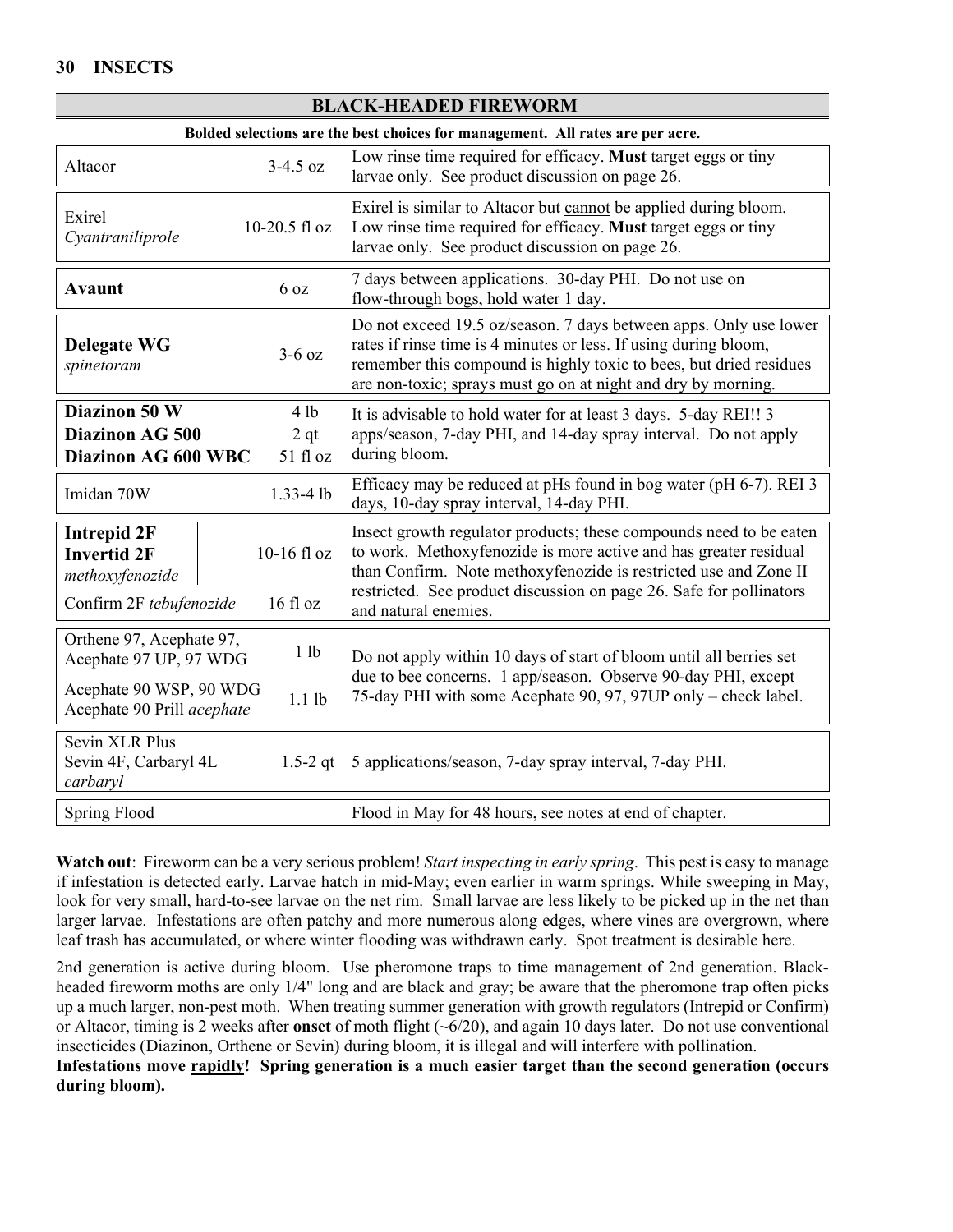# **YELLOW-HEADED FIREWORM**

Orthene, Sevin, and spinosyn products (**Delegate** and Entrust) can be used as specified for black-headed fireworm (see previous page). **Intrepid** and **Diazinon**, FIFRA 2EE recommendations, can be used as specified for black-headed fireworm (previous page).

Yellow-headed fireworm may appear on beds that are not completely flooded in the winter. Eggs hatch in May. Caterpillars are all yellow and are impossible to distinguish from Sparganothis. It is often the case that totally winter-flooded beds have Sparganothis and partially, poorly winter-flooded beds, have yellow-headed fireworm. The yellow-headed fireworm pupa has a knob at its top, which Sparganothis pupae do not.

#### **SPARGANOTHIS FRUITWORM**

**Bolded selections are the best choices for management. All rates are per acre. \* indicates restrictions from handlers. Please check with handler before using.**

| Altacor<br>Chlorantraniliprole                              | $3-4.5$ oz      | Low rinse time required for efficacy. Must target eggs and<br>small larvae. See page 26 for product discussion.                                                                 |
|-------------------------------------------------------------|-----------------|---------------------------------------------------------------------------------------------------------------------------------------------------------------------------------|
| Exirel<br>Cyantraniliprole                                  | $10-20.5$ fl oz | Exirel is similar to Altacor but cannot be applied during<br>bloom                                                                                                              |
| Assail 30 SG, Anarchy<br>acetamiprid                        | 4.0-6.9 oz      | 7 days between apps, 2 apps.                                                                                                                                                    |
| <b>Delegate WG</b><br>spinetoram                            | $3-6$ oz        | Do not exceed 19.5 oz/season. 7 days between apps. Only use<br>lower rates if rinse time is 4 minutes or less.                                                                  |
| <b>Intrepid 2F</b><br><b>Invertid 2F</b><br>methoxyfenozide | $10-16$ fl oz   | Insect growth regulator products; these compounds need to be<br>eaten to work. Methoxyfenozide is more active and has<br>greater residual than Confirm. Note methoxyfenozide is |
| Confirm 2F tebufenozide                                     | $16f$ l oz      | restricted use and Zone II restricted. See product discussion<br>on page 22. Safe for pollinators and natural enemies.                                                          |

Small Sparganothis caterpillars are picked up in the sweep net in mid-May. Check for caterpillars in yellow loosestrife tips that have rolled leaves; this will give you an idea of the larva's appearance so you can ID them in the net. The 2nd generation in July feeds on both fruit and foliage. With both generations, always target the small caterpillars. Keep an eye on large-fruited cultivars, which tend to be hardest hit; Howes the least. The 2nd generation feeding on larger fruited cultivars develop faster and may feed inside the fruit.

Beginning in June, use pheromone traps to determine moth flight. When managing 2nd generation population, you want to target caterpillars as they are hatching, not the adult moths. If treating with growth regulators (Confirm or Intrepid) or Altacor, apply insecticide 3 weeks after the moth flight begins, (~late June), and make at least one more application 10-14 days later. When treating with Delegate, apply 10-14 days after peak moth captures (~mid-to-late July).

Nearly all Sparganothis populations are resistant to the organophosphates, including Orthene. Intrepid and Delegate are excellent alternatives and good choices. Late water has not been shown to be effective against this insect, but it does synchronize moth emergence.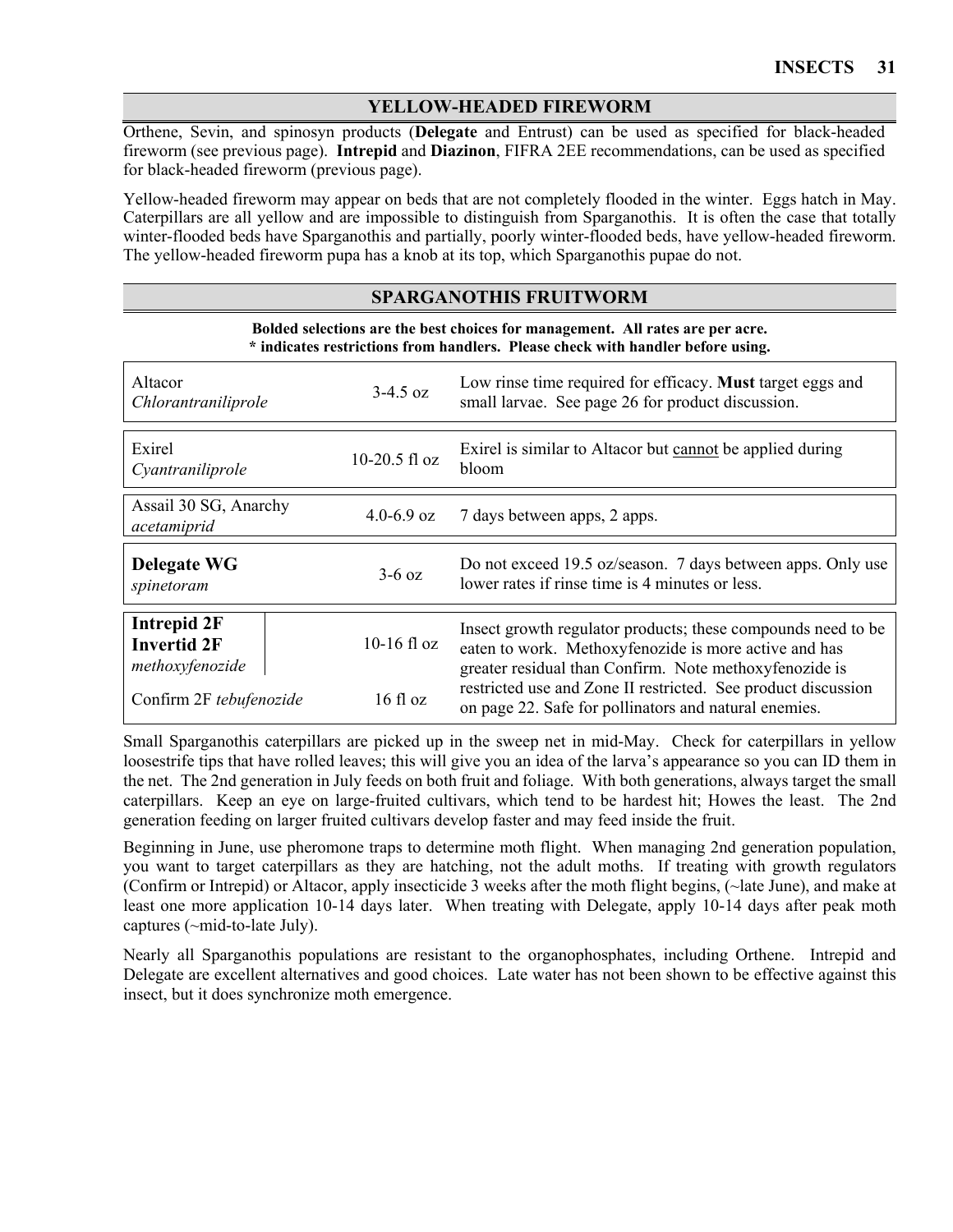## **CRANBERRY FRUITWORM**

This is the number one insect pest on cranberry and is present on all bogs. Moths are flying in June just waiting for any pinheads to start sizing up. For most bogs, a properly timed first cranberry fruitworm spray is the most important one of the season. Large-fruited varieties will be hardest hit with egglaying. Management of Howes should be later than all other varieties as berries are later to size up.

#### **Bolded selections are the best choices for management. All rates are per acre.**

**Late Water** Holding late water is an excellent cultural practice that severely reduces fruitworm. However, moths may move into late water-treated beds from other areas of infestation, so it is advisable to spot check for eggs. Refer to Late Water Practice for fruitworm on next page.

#### **Early fruitworm spray options, when bloom is present (~6/20-7/10):**

| <b>Altacor</b><br>Chlorantraniliprole         | $3-4.5$ oz    | Highly recommended for first fruitworm at 50% out of bloom for all<br>varieties, except on Howes (wait 7 days). This compound is superior to all<br>others and targets the eggs as they hatch. Timing is end of June, early July.<br>This compound should NOT be used as a "clean-up" spray after mid-July,<br>it does not work well on larger larvae.<br>2 applications are allowed but they should be spaced at least 7 days apart<br>while spacing at 10-14 days is better as it has very long residual. Low<br>rinse time required for efficacy. Do not exceed 9 oz/season. Bee safe! |
|-----------------------------------------------|---------------|-------------------------------------------------------------------------------------------------------------------------------------------------------------------------------------------------------------------------------------------------------------------------------------------------------------------------------------------------------------------------------------------------------------------------------------------------------------------------------------------------------------------------------------------------------------------------------------------|
| Intrepid 2F<br>Invertid 2F<br>methoxyfenozide | $10-16$ fl oz | This compound will work OK on fruitworm eggs as they hatch. It allows<br>some larvae to get into fruit before dying.<br>Zone II restricted. Ground applications only are highly effective.<br>Chemigation gives moderate to good level of control in well-timed<br>systems. It gets watered down in chemigation systems. 4 applications<br>allowed at the 16 oz rate. Medium-lived residual. Safe for bees and<br>natural enemies!                                                                                                                                                        |
| Delegate WG<br>spinetoram                     | $3-6$ oz      | Excellent compound but doesn't last as long as Altacor. Effective for both<br>egg and larvae management. Best choice for later applications after<br>Altacor is used. Medium-lived residual.<br>3 applications allowed at the 6 oz rate. Do not exceed 19.5 oz/season.<br>Highly toxic to bees, but thoroughly dried residues are safe. Thus, sprays<br>must go on at night and dry by morning if sprayed during bloom.                                                                                                                                                                   |

#### **Later fruitworm spray options, once bloom is gone (after 7/10):**

| Assail 30 SG, Anarchy<br>acetamiprid                                | $4.0 - 6.9$ oz                       | Toxic to bees. 7 days between applications, 2 apps maximum, 1-day<br>PHI. Only short-lived residual.                                                                                                                                                      |
|---------------------------------------------------------------------|--------------------------------------|-----------------------------------------------------------------------------------------------------------------------------------------------------------------------------------------------------------------------------------------------------------|
| <b>Delegate WG</b><br>spinetoram                                    | $3-6$ oz                             | Highly toxics to bees. Effective for both egg and larvae<br>management. Best choice for later applications after Altacor is used.<br>Medium-lived residual.                                                                                               |
| Diazinon 50 W<br>Diazinon AG 500<br>Diazinon AG 600 WBC<br>diazinon | $4-6$ lb<br>$2-3$ qt<br>$51-76.5$ oz | Highly toxic to bees. It is advisable to hold water for at least 3 days.<br>5-day REI!! 3 applications/season, 7-day PHI, and 14 days between<br>sprays, except AG500 which has a 7-day minimum. Only short-lived<br>residual. Do NOT apply during bloom. |
| <b>Exirel</b><br>cyantraniliprole                                   | 10-20.5 fl $oz$                      | Similar to Altacor but cannot be applied during bloom. Bee<br>Toxic!! Handler restrictions – check with your handler! 12-hr REI.                                                                                                                          |
| Verdepryn<br>cyclaniliprole                                         | 8.2-11 fl oz                         | Similar to Altacor but cannot be applied during bloom. Bee<br>Toxic!! Handler restrictions – check with your handler! 4-hr REI.                                                                                                                           |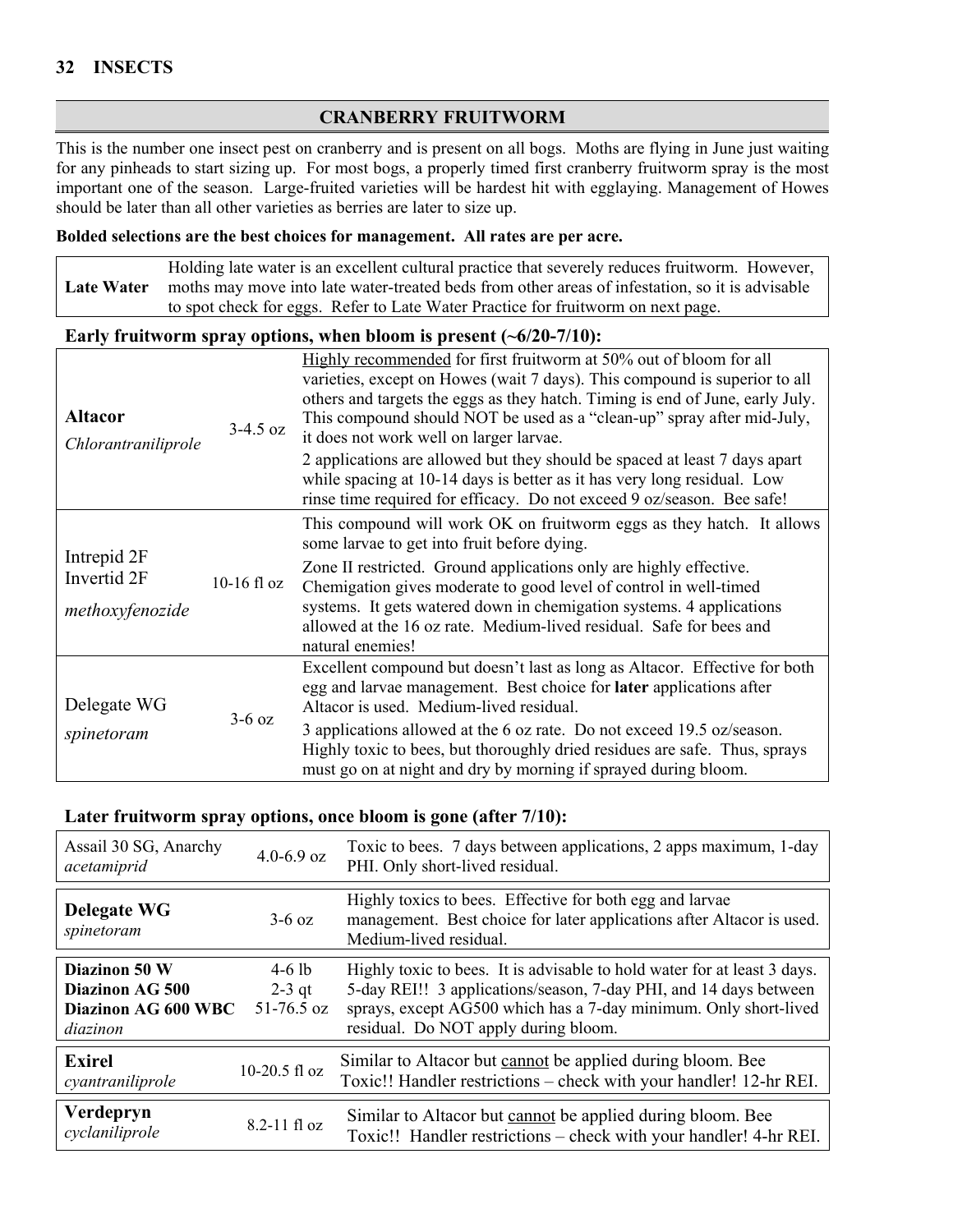| Imidan 70W<br>phosmet                               | $1.33 - 4$ lb | Highly toxic to bees, label disallows spray during bloom.<br>Efficacy results have been variable. If chosen, use higher rate.<br>Efficacy may be reduced at pHs found in bog water (pH 6-7).<br>REI of 3 days, 10-day spray interval, 14-day PHI. |
|-----------------------------------------------------|---------------|---------------------------------------------------------------------------------------------------------------------------------------------------------------------------------------------------------------------------------------------------|
| Sevin XLR Plus<br>Sevin 4F, Carbaryl 4L<br>carbaryl | $1.5 - 2$ qt  | Highly toxic to bees. Only short-lived residual. Limit of 5<br>applications/season. 7-day spray interval, 7-day PHI.<br>Beware, most handlers restrict with much longer PHI's.                                                                    |

# **Later fruitworm spray options, once bloom is gone (after 7/10) continued:**

# **CRANBERRY FRUITWORM MANAGEMENT**

#### FOR ALL PRACTICES

- 1. Every pump system should be scouted separately as one piece.
- 2. To be valid, sampling of berries by size and bog area must be random because moths select larger berries particularly along bog margins and inner ditches.
- 3. Use a magnifier to look for eggs. Look at eggs carefully to be sure they are alive. As you move into the season, many eggs are dead or parasitized. Do not count these.
- 4. Target only eggs. Do not treat in attempt to control caterpillars in the fruit. Research shows that sprays made after caterpillars have entered fruit are minimally effective.
- 5. For beds with very high fruitworm pressure and large fruited varieties, it is advised to apply Altacor or Intrepid even before or at 50% out-of-bloom. There is no risk to pollinators with these compounds.
- 6. Timing first spray using % out of bloom: In the event of unusually warm or cool weather during fruit set it is advisable to shorten or lengthen accordingly the interval between 50% out-of-bloom and the first spray.
- 7. It is not necessary or advised to mix compounds for effective control.

## STANDARD PRACTICE

*Timing of this first spray is critical. If fruitworm pressure has been high in previous years and berries are sizing up, spray should occur very soon after 50% OOB in early cultivars. Altacor is the compound of choice for during-bloom sprays. Intrepid is not as effective but can be used. Delegate, sprayed only at night when residues can be dried by morning, is another choice but is better saved for the 2nd or 3rd fruitworm spray. Keep in mind that all other insecticides are highly toxic to bees, and labels do not allow application during bloom.*

## **1st TREATMENT - CALCULATE % OUT-OF-BLOOM**

*(# of blossoms that have lost petals or become fruits)*

To properly time your first spray, you must calculate the % out-of-bloom every couple of days as pinheads start to form, usually around the end of June. You are trying to accurately assess when 50% OOB occurs. For each acre of bog, randomly collect 10 uprights and record the number of pods, flowers, pinheads, and fruit.

Calculate using the following:

% out-of-bloom = total number of pinheads and fruit  $x 100$ total number pods, flowers, pinheads, and fruit

*For Early Blacks, Ben Lears, Stevens and large-fruited hybrids -- Apply 1st treatment 0-7 days after 50% outof-bloom. For Howes -- Apply 1st treatment 7-9 days after 50% out-of-bloom.*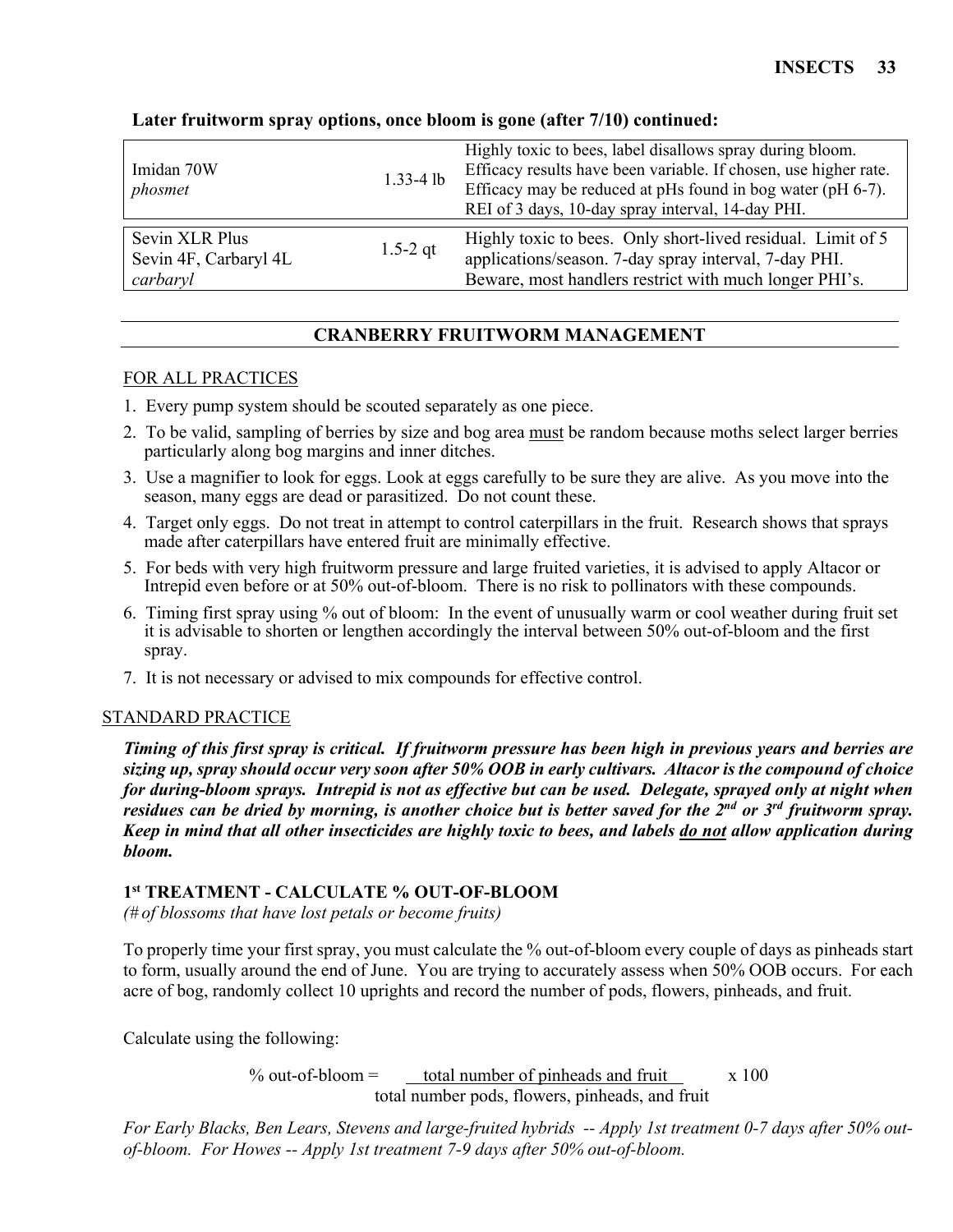# **2nd TREATMENT -** Apply 2nd treatment about 10 days after 1st treatment.

## **ADDITIONAL TREATMENTS - MONITOR EGGS TO TRIGGER SPRAYS**

One week after your 2nd treatment, inspect 50 randomly picked berries/A (with a minimum of 200 berries per piece, no matter how small piece is) for viable eggs. Follow guidelines in table below to determine necessity of additional sprays. If egg numbers trigger a spray, spray ASAP. If no egg is found, repeat berry inspection process every 3-4 days until Aug. 15 or longer if eggs are still being detected.

### SCOUTING PRACTICE

### **1st TREATMENT - CALCULATE % OUT-OF-BLOOM** *(# of blossoms that have lost petals or become fruits)*

Apply 1st treatment 0-7 days after 50% out-of-bloom for Early Blacks, Ben Lears, Stevens and large-fruited hybrids, apply 7-9 days after 50% out-of-bloom (half the blossoms have lost all petals or become fruits) for Howes. *If fruitworm pressure has been high in previous years and berries are sizing up, spray timing is critical and should not be delayed long after 50% OOB has been reached.* 

#### **ADDITIONAL TREATMENTS USING SCOUTING PRACTICE**

Five days after treatment, inspect 50 randomly picked berries/A (with a minimum of 200 berries per piece) for eggs. Follow guidelines in table below to determine necessity of additional sprays. If egg numbers trigger a spray, spray ASAP. If no egg is found, repeat berry inspection process every 3-4 days until Aug. 15.

#### LATE WATER PRACTICE

Late water may effectively reduce fruitworm pressure. It is possible that sprays can be eliminated for cranberry fruitworm but berries must be monitored for eggs throughout the fruitworm season as the moths are very mobile and may move into your bog from external sources.

#### **TREATMENTS - MONITOR EGGS TO TRIGGER SPRAYS**

As fruits set, begin inspecting 50 randomly picked berries/A (with a minimum of 200 berries per piece) for eggs. Follow guidelines in table below to determine necessity of spray. If egg numbers trigger a spray, spray ASAP. If no egg is found, repeat berry inspection process every 3-4 days until Aug. 15. If fruitworm pressure is low through fruit set, it may be safe to extend intervals between berry sampling dates.

| Number of acres             | Number of berries checked | Number of viable eggs<br>needed to trigger spray |
|-----------------------------|---------------------------|--------------------------------------------------|
| $0 - 5$                     | 200-250                   |                                                  |
| $5 - 7$                     | 251-350                   |                                                  |
| $7-9$                       | 351-450                   | 3                                                |
| $9 - 11$                    | 451-550                   | 4                                                |
| $11 - 13$                   | 551-650                   |                                                  |
| $13 - 15$                   | 651-750                   | h                                                |
| for each additional 2 acres | add 100 berries           | add 1 egg                                        |

#### **TABLE USED (for all practices) TO DETERMINE NECESSITY OF MAKING A SPRAY**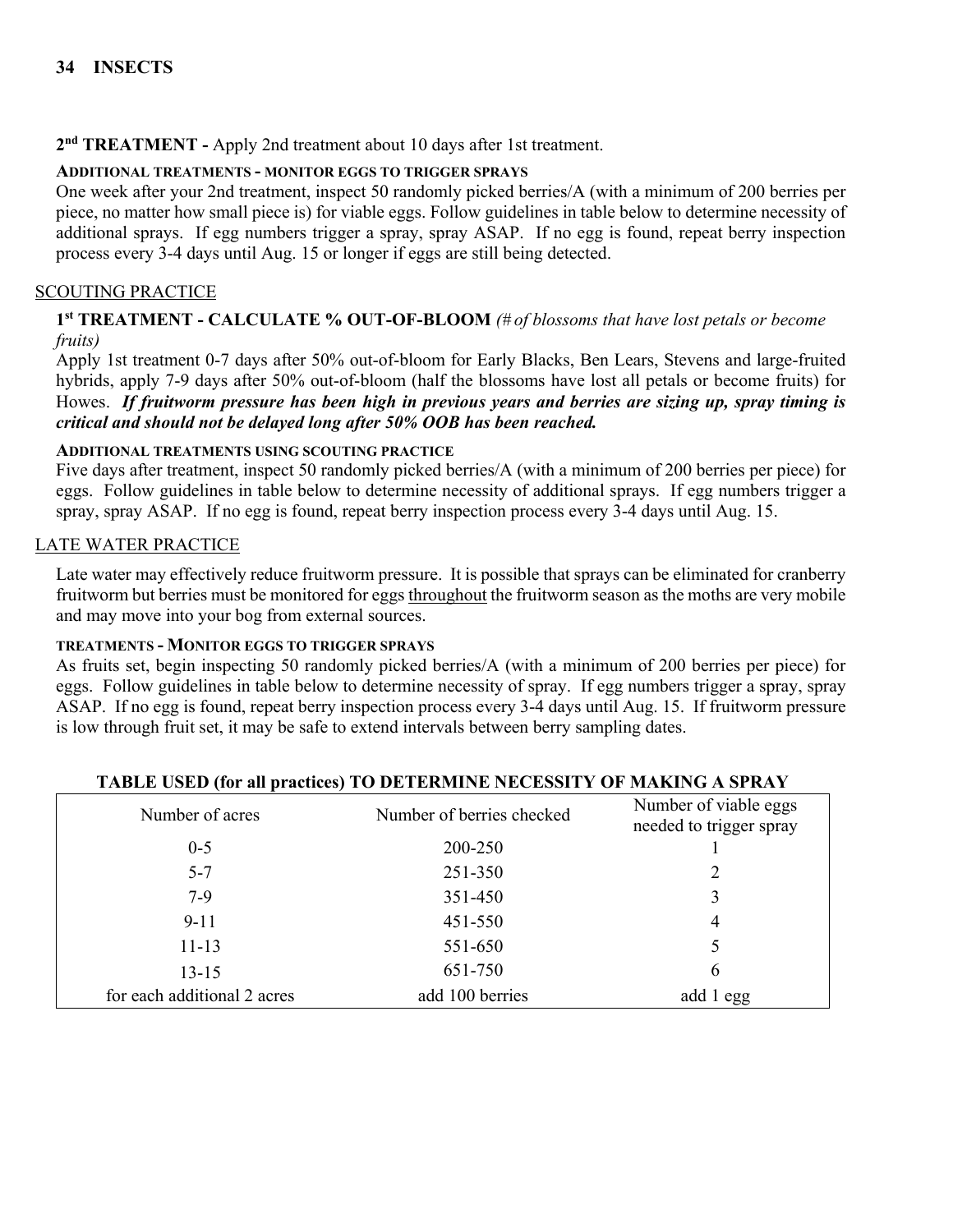# **SOIL INSECTS**

### **SCARAB GRUBS**

| Admire Pro                                                                                                                                                                                                                                                                                    | $7-14$ fl oz  | <i>Imidacloprid</i> products, rate per acre. Use soil drench treatment for oriental beetle.                                                                                                                                                                                                                                                                                                                 |  |
|-----------------------------------------------------------------------------------------------------------------------------------------------------------------------------------------------------------------------------------------------------------------------------------------------|---------------|-------------------------------------------------------------------------------------------------------------------------------------------------------------------------------------------------------------------------------------------------------------------------------------------------------------------------------------------------------------------------------------------------------------|--|
| Alias 4F,<br>Nuprid 4F,<br>Wrangler                                                                                                                                                                                                                                                           | 8-16 fl oz    | May suppress cranberry root grub and cranberry white grub, but data are lacking<br>and multiple years likely required to see effect. Limit 2 apps/season but 1 app at<br>higher rate is recommended. No aerial app, 30-day PHI. Best results are<br>achieved when the compound is present just prior to egg hatch—timing is post<br>bloom immediately after bees are removed. Oriental beetle flight can be |  |
| Malice<br>Nuprid 2SC,<br>Widow                                                                                                                                                                                                                                                                | $16-32$ fl oz | monitored with pheromone traps starting in late June-early July. Application<br>should be made 3 weeks after peak flight of the beetles (or slightly earlier).<br>Irrigate before and after application, but do not apply to saturated soil. Compound<br>has very long soil residual. Highly toxic to bees; do not apply when pollinators<br>are on bog.                                                    |  |
| Remove winter flood, allow bog to dry out. Reflow mid-May and keep well flooded until<br>mid-July. This will eliminate cranberry root grub and cranberry white grub larvae, as well<br>Summer flood<br>as the crop for that year. Oriental beetle and <i>Hoplia</i> are also likely impacted. |               |                                                                                                                                                                                                                                                                                                                                                                                                             |  |
| Cranberry root grub - grubs turn into low-flying beetle adults that look like bumblebees; they emerge from                                                                                                                                                                                    |               |                                                                                                                                                                                                                                                                                                                                                                                                             |  |
|                                                                                                                                                                                                                                                                                               |               | the soil during cranberry bloom and set. Males fly after dawn through mid-morning.                                                                                                                                                                                                                                                                                                                          |  |

**Cranberry white grub -** grubs turn into large-bodied "June bugs" as adult beetles and are active in the evening in May and June.

**Oriental beetle -** small beetle (5/8 inch), vary greatly in color and pattern from light brown to black. Grubs develop over two years and are similar in appearance to small white grubs. An adult sex pheromone trap is available.

*Hoplia equina* **-** adult beetles emerge synchronously from the soil during bloom in late afternoon. The small brown beetles are about 5/16 inch in size. The grubs develop over two years and are similar in appearance to small white grubs.

In the spring, look for grubs in both root layer and lower soil associated with areas of weak or dying vines. Because it is unknown if Oriental Beetle and *Hoplia* respond to summer flooding, let us know if you summer flood for these species. In grub-infested areas, try to avoid stress to vines such as high doses of Casoron and drought. For *Hoplia* only, there is some evidence of nematode efficacy. Call Entomologist at the Cranberry Station for additional advice (508-295-2212 x 20).

| Nematodes    | Availability limited—need to plan ahead and order well in advance of application. Target<br>immatures in soil. Apply in early evening in May and/or September. Best results occur |
|--------------|-----------------------------------------------------------------------------------------------------------------------------------------------------------------------------------|
|              | when soil temperatures are higher than $56^{\circ}$ F. Irrigate before and after application.                                                                                     |
| Fall Flood   | Flood for 10-14 days as soon as possible after harvest. May also negatively impact vines.<br>Warmer water enhances effectiveness.                                                 |
| Winter Flood | If you can winter flood, populations should be less abundant.                                                                                                                     |

#### **BLACK VINE WEEVIL AND STRAWBERRY ROOT WEEVIL**

In the spring, look for grubs in soils of areas with dying vines (often near bog edge) that may have an orange halo of vines around edges. Grubs feed on the bark of the vine. Adult beetles emerge in June; they must feed for about 4 weeks before egg-laying starts. Night sweep for weevils at edge of weevil-damaged areas, starting after dusk but before dew forms mid-June through July. Notched new foliage indicates adult feeding. Sweep when vines are dry. These pests are more abundant in bogs with no winter flooding or high spots.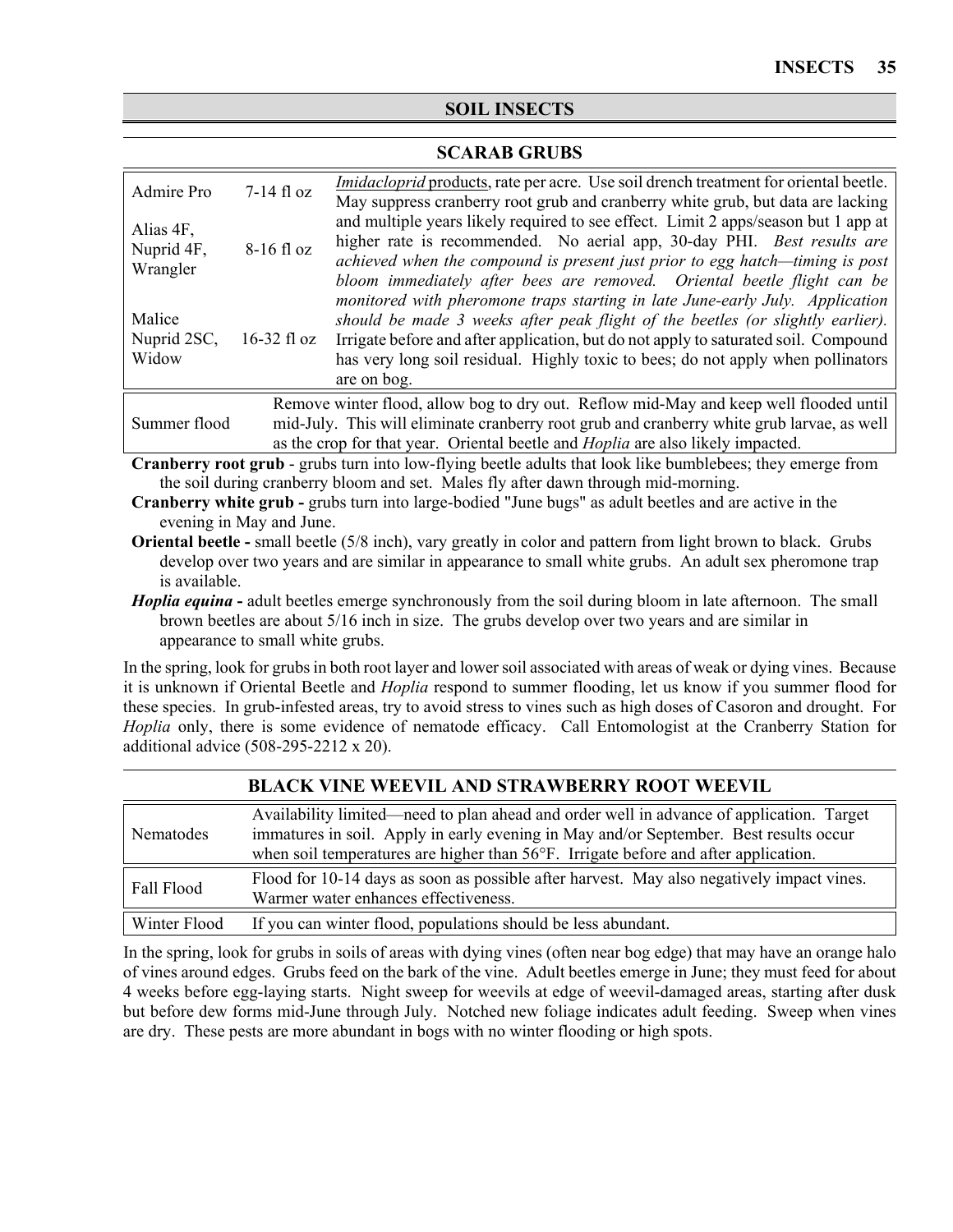#### **CRANBERRY GIRDLER**

| Nematodes          | Availability limited—need to plan ahead and order well in advance of application. Apply<br>Nematodes 2 weeks after end of moth flight. Target immatures in soil.                                                  |  |  |
|--------------------|-------------------------------------------------------------------------------------------------------------------------------------------------------------------------------------------------------------------|--|--|
|                    |                                                                                                                                                                                                                   |  |  |
| Fall Flood         | Flood for 1 week, at end of September. Vines must be completely covered. These floods<br>are best done when fruits have been removed. Research shows that this flood timing may<br>negatively impact vine health. |  |  |
|                    |                                                                                                                                                                                                                   |  |  |
| Regular<br>Sanding | Sanding with 1-3 inches every 3rd year will reduce favorable girdler habitat.                                                                                                                                     |  |  |

In June through July, appearance of silvery-white moths with a "snout" on front of head that make short, jerky flights as you walk through the vines may signal a problem. If there is a history of girdler on your bog, use pheromone traps to time treatments. Be aware of girdler's true appearance; a very similar non-pest moth is also picked up in traps. A bad girdler infestation can exist even with low pheromone trap catches. Just below the trash line, look for old feeding damage that may be quite deep in the wood of the vine. Thorough trash flows are beneficial.

| <b>STRIPED COLASPIS</b>                  |               |                                                                                                                                                                                                                                                                                                                                                                                                                             |  |
|------------------------------------------|---------------|-----------------------------------------------------------------------------------------------------------------------------------------------------------------------------------------------------------------------------------------------------------------------------------------------------------------------------------------------------------------------------------------------------------------------------|--|
|                                          |               |                                                                                                                                                                                                                                                                                                                                                                                                                             |  |
| Admire Pro                               | $7-14$ fl oz  | Imidacloprid products. Soil drench targets immatures in soil.<br>When adult beetles are picked up in net, application should be<br>made to target larvae as eggs hatch. Compound has very long soil<br>residual. No aerial application. Limit 2 apps/season, but 1 app at<br>higher rate is recommended. Irrigate before and after application.<br>Highly toxic to bees; apply after bloom in mid-late July. 30-day<br>PHI. |  |
| Alias 4F, Nuprid 4F<br>Wrangler          | $8-16$ fl oz  |                                                                                                                                                                                                                                                                                                                                                                                                                             |  |
| Malice<br>Nuprid 2SC, Widow              | $16-32$ fl oz |                                                                                                                                                                                                                                                                                                                                                                                                                             |  |
| Diazinon 50 W                            |               |                                                                                                                                                                                                                                                                                                                                                                                                                             |  |
|                                          | $4-6$ lb      | FIFRA 2EE recommendation targets adults. It is advisable to hold                                                                                                                                                                                                                                                                                                                                                            |  |
| Diazionon AG 500                         | $2-3$ qt      | water for at least 3 days. 3 apps/season, 5-day REI, 7-day PHI,                                                                                                                                                                                                                                                                                                                                                             |  |
| Diazinon AG 600                          | 51-76.5 fl oz | 14-day spray interval.                                                                                                                                                                                                                                                                                                                                                                                                      |  |
| *Sevin XLR Plus<br>Sevin 4F, Carbaryl 4L | $1.5 - 2$ qt  | FIFRA 2EE recommendation targets adults. Do not apply when<br>bed is in bloom. 5 apps/season, 7-day spray interval, 7-day PHI.<br>*Beware, most handlers restrict with much longer PHI's.                                                                                                                                                                                                                                   |  |

Imidacloprid (Admire, Alias, etc.) applications should target hatching eggs in the soil. Diazinon and carbaryl (Sevin) sprays should target adults being picked up while sweep netting. Highly toxic to bees; advise beekeepers to remove or cover hives before application; these daytime applications will kill native bees foraging during bloom. The striped colaspis beetles are ca. 1/6" long and oblong-oval. Head area is metallic greenish-black and wings blackish, striped with yellow. Legs and antennae are yellow.

Grubs in soil feed in root area, killing vines. Adult feeding results in distinct notching in top leaves of uprights, particularly in infested area.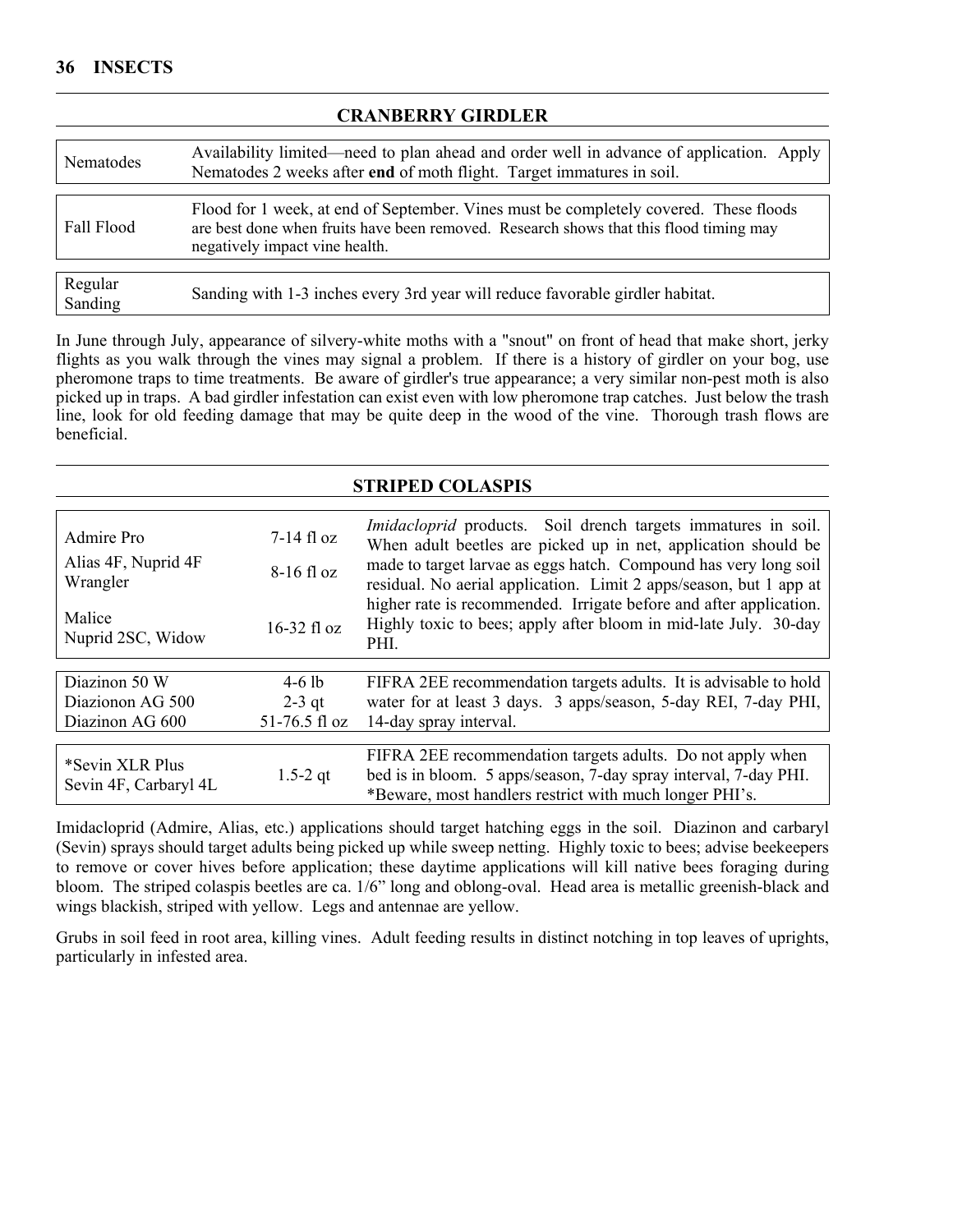# **MISCELLANEOUS PESTS**

#### **SCALE (Putnam, Latania, etc.)**

Scale populations should be assessed in the spring. Treatment should only occur when the crawlers have been released (mid-June, mid-August) but care must be taken when bees are present.

| Diazinon 50 W<br>Diazinon AG 500<br>Diazinon AG 600 | 4-6 lb<br>2-3 gt<br>51-76.5 fl oz                                                                                                                                            | FIFRA 2EE recommendation. Hold water for at least 3 days.<br>3 apps/season, 5-day REI, 7-day PHI, and 14-day spray interval.<br>Do not apply when bees are present. |
|-----------------------------------------------------|------------------------------------------------------------------------------------------------------------------------------------------------------------------------------|---------------------------------------------------------------------------------------------------------------------------------------------------------------------|
|                                                     |                                                                                                                                                                              |                                                                                                                                                                     |
| Late Water                                          | Holding late water causes mortality in scale populations and those that survive do not<br>reproduce, effectively wiping out population. This is an excellent IPM option. See |                                                                                                                                                                     |

Late Water section.

#### **CRANBERRY TIPWORM**

Early season tipworm injury often is high, but good vine health enhances rebudding. Appearance of injury does not mean that insects are still present. Only very late-season injury, which is rare, appears to consistently reduce yield. Stressful vine conditions in the year of injury may also result in yield reduction. Diazinon is labeled for tipworm, but control is very poor. Sprays are strongly discouraged for this insect.

| Movento       | 8-10 fl oz | Post-bloom application only. No chemigation on label currently. Beware |  |
|---------------|------------|------------------------------------------------------------------------|--|
| spirotetramat |            | handler restrictions.                                                  |  |

| <b>CRANBERRY FLEA BEETLE</b>                                                                                                                                      |                                       |                                                                                                                                                                   |  |  |
|-------------------------------------------------------------------------------------------------------------------------------------------------------------------|---------------------------------------|-------------------------------------------------------------------------------------------------------------------------------------------------------------------|--|--|
| Bolded selections are the best choices for management. All rates are per acre.<br>* indicates restrictions from handlers. Please check with handler before using. |                                       |                                                                                                                                                                   |  |  |
| Actara<br>$2-4$ oz<br>thiamethoxam                                                                                                                                |                                       | May only provide suppression of flea beetle. Restricted Use and Zone II Do not<br>apply by air or to flow-through bogs. Post-bloom only. Hold water 5 days!       |  |  |
| Delegate WG<br>spinetoram                                                                                                                                         | $3-6$ oz                              | FIFRA 2EE recommendation. Delegate may only provide<br>suppression of flea beetle. Do not exceed 19.5 oz/season. 7<br>days between applications.                  |  |  |
| Imidan 70W<br>phosmet                                                                                                                                             | $1.33 - 4$ lb                         | FIFRA 2EE recommendation. Efficacy may be reduced at pHs<br>found in bog water (pH 6-7). REI of 3 days, 10-day spray<br>interval, 14-day PHI.                     |  |  |
| Scorpion<br>Venom<br>dinotefuran                                                                                                                                  | $3.5 - 7$ fl oz<br>$2-4$ oz           | Check Handler Restrictions! Limited efficacy but an option for<br>management. Very toxic to bees, only use once hives are<br>removed. No chemigation. 30-day PHI. |  |  |
| *Sevin XLR Plus<br>Sevin 4F, Carbaryl 4L<br>carbaryl                                                                                                              | $1.5 - 2$ qt                          | 5 applications/season, 7-day spray interval, 7-day PHI.<br>*Beware, most handlers restrict use after bloom.                                                       |  |  |
| Diazinon 50 W<br>Diazinon AG 500<br>Diazinon AG 600                                                                                                               | $4-6$ lb<br>$2-3$ qt<br>51-76.5 fl oz | FIFRA 2EE recommendation. Hold water for at least 3 days.<br>3 apps/season, 5-day REI, 7-day PHI, and 14-day spray interval.                                      |  |  |

Adult flea beetles are active in late July through September. Beetles and their feeding injury are very patchy, often in areas of lush vine. High levels of beetle feeding can impact bud development for the following year. Firm thresholds have not been quantified, but sweep net counts of 15 per 25 sweeps on average over all acreage is the trigger to consider management.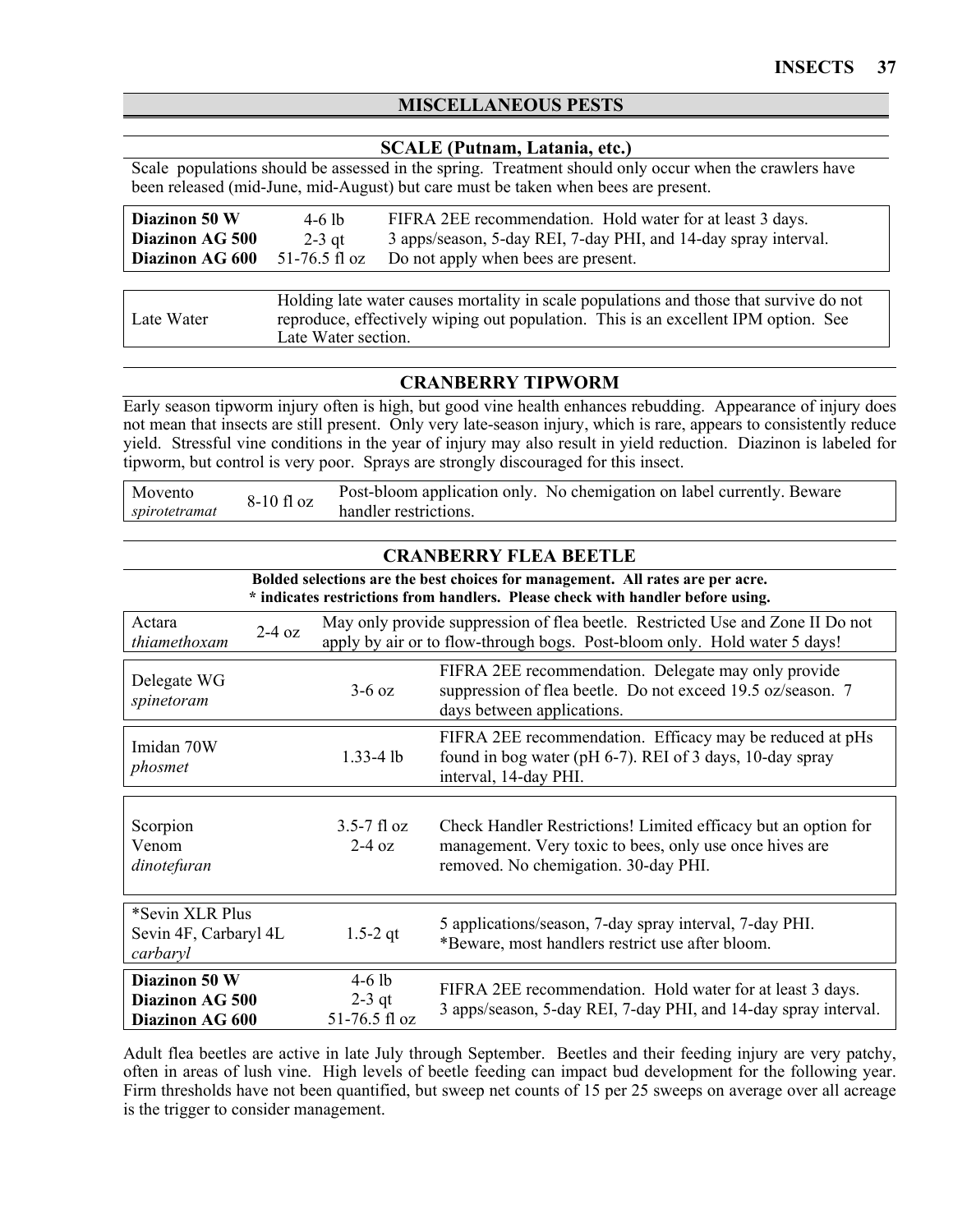## **SOUTHERN RED MITE (SRM)**

| <b>Nexter</b>          |                                                                                                                                                                                            | $4.4 - 10.67$ oz 2 apps/season. Ground and chemigation only – no aerial application. Hold     |  |
|------------------------|--------------------------------------------------------------------------------------------------------------------------------------------------------------------------------------------|-----------------------------------------------------------------------------------------------|--|
| Nexter SC<br>pyridaben | $7.5 - 17.0$ oz                                                                                                                                                                            | water for 3 days after application. No flow-through bogs. 5 hours of drying<br>time required. |  |
| <b>Late Water</b>      | Research shows that late water can eliminate mites in the year that the flood is held. In the<br>second year following late water, mite pressure may still be low. See Late Water Section. |                                                                                               |  |

Look for tiny red mites in sweep net and for red/orange streaks on rim of net or white card. Use a 10X magnifier to examine leaves to determine that mites are present; misidentifications frequently occur. Areas of discolored vines late in the season are often an indicator of mite infestation.

# **MANAGEMENT NOTES FOR ALL INSECT RECOMMENDATIONS**

1. **READ AND FOLLOW LABEL INSTRUCTIONS**. Do not use a pesticide for control of a pest not on the label unless a specific recommendation is made by a person authorized to do so (FIFRA 2EE). Pesticidetreated bogs may need to be posted. Check labels. Workers and scouts should be notified prior to treatments and informed about re-entry times. See label for variation in restricted entry times and worker protection standards (WPS). **ONLY APPLY INSECTICIDES IF DAMAGING NUMBERS ARE PRESENT – DETERMINE THIS BY SCOUTING EACH BED**.

2. **LATE WATER** -- See Late Water section for more details. Late water research shows that the flood severely reduces mites, cranberry fruitworm, false armyworm, blossomworm, gypsy moth and winter moth.

## 3. **REFLOODING OPTIONS** –

a.) Late Water Flood – Starting April 15-20, hold water for 30 days to manage cranberry fruitworm, southern red mite, gypsy moth, and cutworms. See Late Water section.

b.) Spring Flood – mid-late May, 24-hour reflow manages false armyworm and blossomworm, 48 hours necessary to impact black-headed fireworm and yellow-headed fireworm. Care must be observed as these floods must be completed before roughneck stage or likely to increase fruit rot and seriously reduce the crop.

c.) Summer Flood – Mid-May to mid-July kills all insects, especially cranberry root grub and white grub, but with the loss of crop and impact on following years as well.

d.) Fall Flood – Sept. 20-30. Flooding within this time for 1 week every third year discourages girdler and blossomworm. A 3 or 4-week flood at this point will manage cranberry fruitworm. These floods are best done when fruits have been removed. Research shows that this flood timing may negatively impact vine health**.**

4. **SANDING** -- Regular uniform sanding helps check girdler and green spanworm.

5. **LEAFMINERS** -- There is no evidence that available registered insecticides control these insects.

6. **FOR COMPLETE GUIDELINES** – Management guidelines provided here serve only as reminders. Review the Insect Management BMP in the UMass Best Management Practices Guide: [www.ag.umass.edu/cranberry/publications-resources/best-management-practices](http://www.ag.umass.edu/cranberry/publications-resources/best-management-practices) .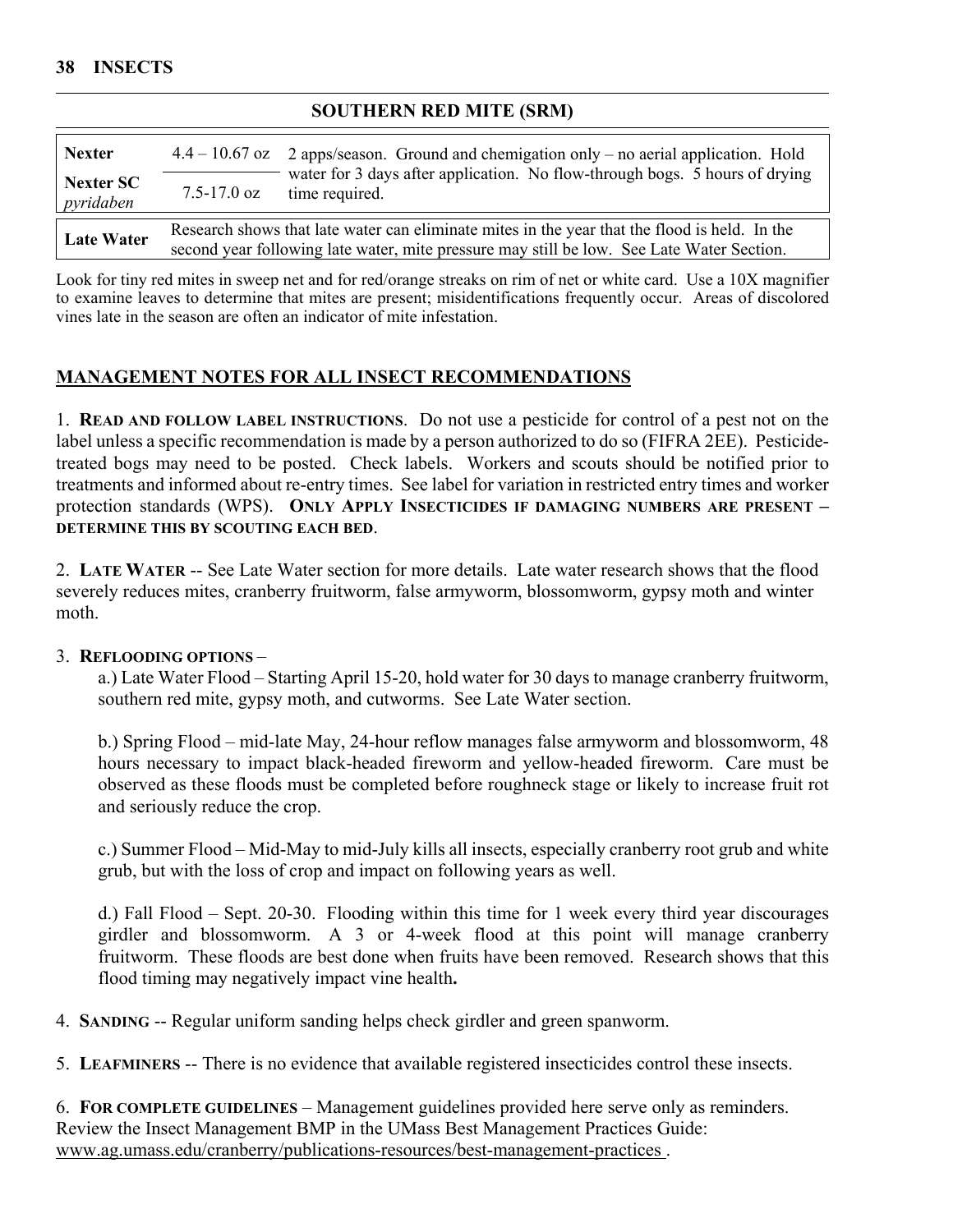**7. BEES!!! Most insecticides are highly toxic to bees, especially direct applications and residues. Do not apply or allow to drift to cranberries in bloom or nearby blooming plants/weeds if bees are foraging. Remove honeybee hives or advise beekeeper if sprays are applied. Remember that native wild bees, such as bumble bees, are also vulnerable to sprays applied at bloom and that populations will dwindle over time if they are not protected.** 

**Based on research with sentinel hives, we believe that bees will be better preserved when a source of untreated flowers is available, no matter what pesticide is applied (even those designated bee safe). When only treated cranberry is available in the landscape, the colonies are getting massive doses of the chemicals.**

| Admire/Alias      | imidacloprid         |             |
|-------------------|----------------------|-------------|
| Actara            | thiamethoxam         | super       |
| Nexter            | pyridaben            | toxic       |
| Delegate, Entrust | spinetoram, spinosad |             |
| Scorpion          | dinotefuran          |             |
| Avaunt            | indoxacarb           |             |
| Verdepryn         | cyclaniliprole       |             |
| Closer            | sulfoxaflor          |             |
| Diazinon          | diazinon             |             |
| Imidan            | phosmet              | highly      |
| Orthene           | acephate             | toxic       |
| Sevin             | carbaryl             |             |
| Exirel            | cyantraniliprole     |             |
| Altacor           | chlorantraniliprole  |             |
| Assail            | acetamiprid          | practically |
| Intrepid          | methoxyfenozide      | non-toxic   |
| Confirm           | tebufenozide         |             |

#### **INSECTICIDE TOXICITY TO HONEYBEES**